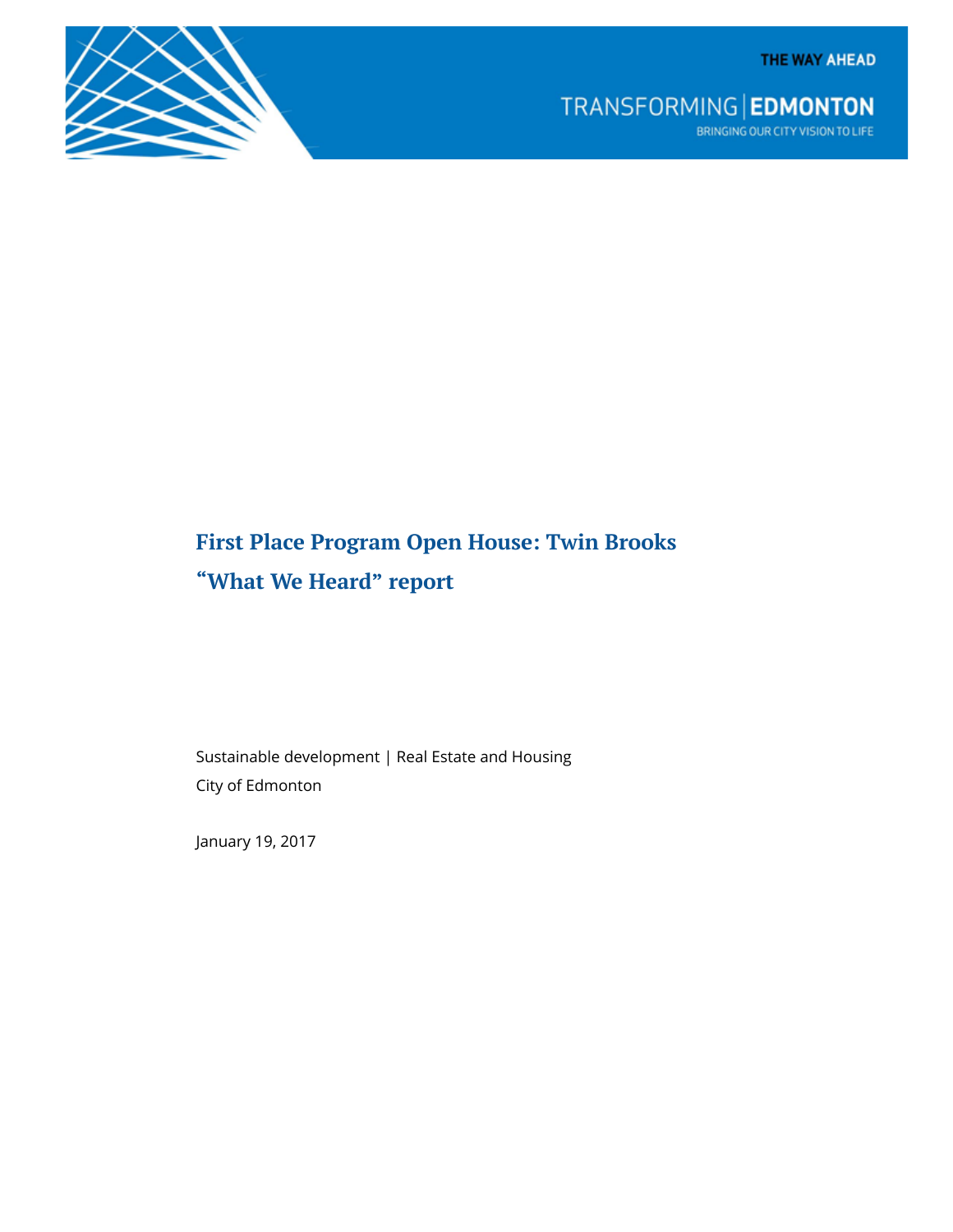

TRANSFORMING | EDMONTON

# **Contents**

| Background                                        | Page 2  |
|---------------------------------------------------|---------|
| Twin Brooks First Place Program Site - Open House | Page 4  |
| Comments and Details by Topic Area                | Page 4  |
| First Place Program                               | Page 5  |
| Design Engagement (Information and sign up)       | Page 7  |
| New Home Builder- Landmark Communities            | Page 8  |
| <b>Traffic and Transportation Planning</b>        | Page 9  |
| <b>Property Values</b>                            | Page 11 |
| Parkland and Open Space                           | Page 11 |
| Actions                                           | Page 12 |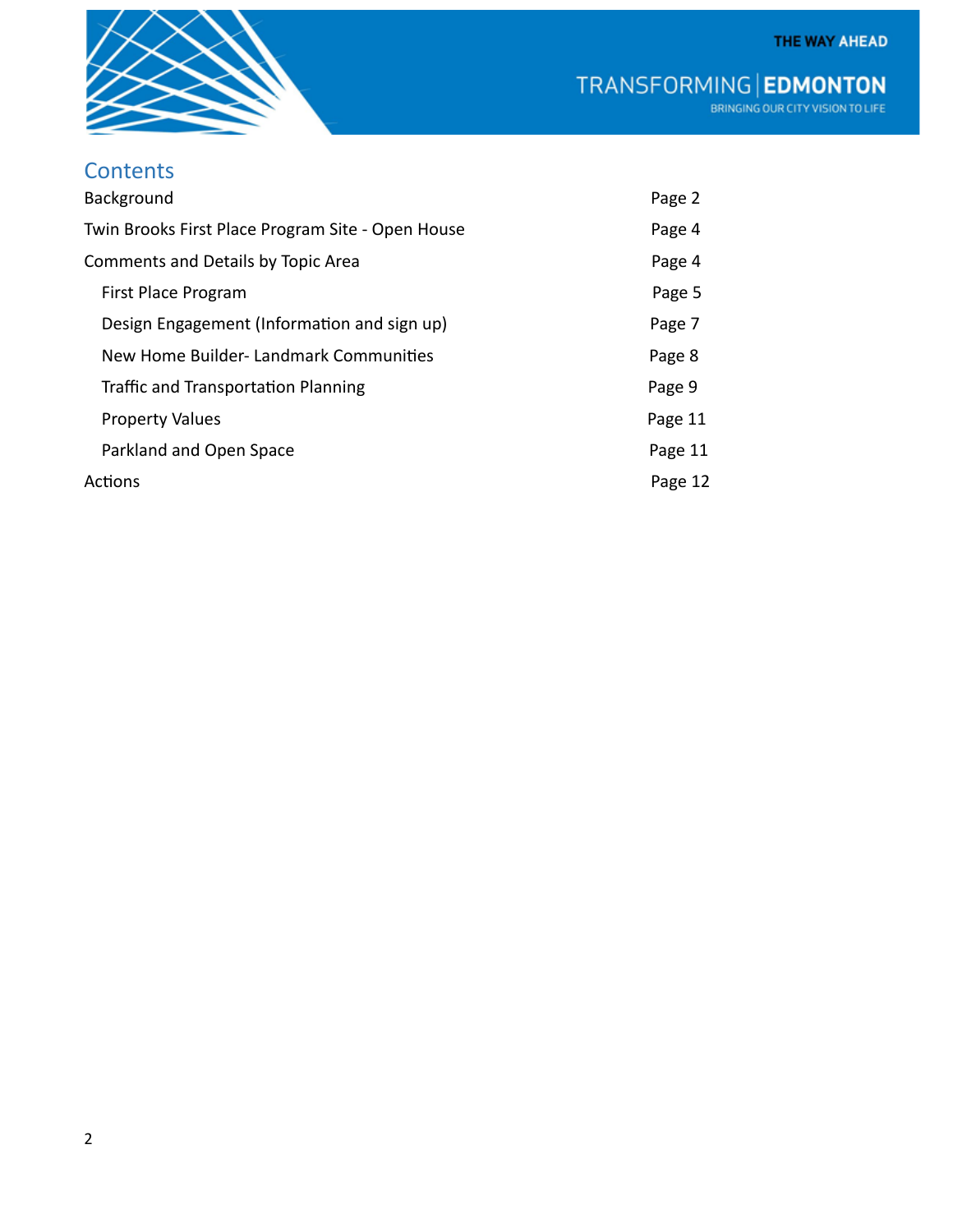

### **Background**

When neighbourhoods were planned in the past, land was set aside for shared school park sites. Within these school park sites, land was set aside for school buildings, league buildings and open space.

Since 1959, the City has worked collaboratively with school boards and the community on the planning and decision making for these school park sites through a Joint Use [Agreement](https://www.edmonton.ca/city_government/urban_planning_and_design/process-surplus-school-buildings.aspx) (JUA). Under the JUA, local school boards are required to review parcels set aside for school buildings every three years to confirm if they are still needed for school purposes.

Occasionally, when school boards conduct their reviews they will determine that some of these undeveloped sites are no longer needed for school purposes and declare them surplus to school needs. As a result, a number of the parcels set aside for schools were never developed.

If the school boards declare a parcel surplus to school needs, the JUA between the City and the school boards affords the City first right of refusal on acquiring these sites. The City conducts a corporate‐wide review to determine if the sites are needed for civic purposes, such as flood mitigation, transportation right of way, or open space. If no civic need is identified, acquiring the land for other uses that align with Council direction and leverage existing infrastructure investments can be considered.

Ultimately, City Council makes the final decision on the use of sites acquired by the City which are not needed for civic purposes. Since 2006, City Council has directed that Administration use these sites to create new housing choices to meet current and future housing needs in Edmonton.

#### **First Place Program- Overview**

In 2006, 20 vacant school building sites were declared surplus by the school boards and approved by Edmonton City Council for residential development under the City's First Place program. The City's First Place program teams up with banks and builders to develop vacant surplus school building sites into attractive townhomes that are market priced, with a five-year deferral on the land portion of the mortgage to make them more accessible to first time home buyers.

Landmark Homes and Rohit Communities were selected by the City in 2012 as the builders for the First Place program following an extensive request for proposal process. Landmark Homes is the builder advancing the First Place program in Twin Brooks. When City Council approved the First Place Program it required Administration to ensure local residents would be engaged in designing the new homes to ensure a good 'fit' within the existing community.

Prior to the development of any particular site, City staff hold an open house in the community to:

- Share information: Ensure residents are fully informed about the approved development and answer any questions they might have, and
- Recruit residents for the Design Engagement process: Recruit six to eight residents to participate in the design engagement process used to design the new homes. This process includes providing input on design elements, such as building orientation, massing and rooflines, site access, vistas, and exterior home design details and landscaping.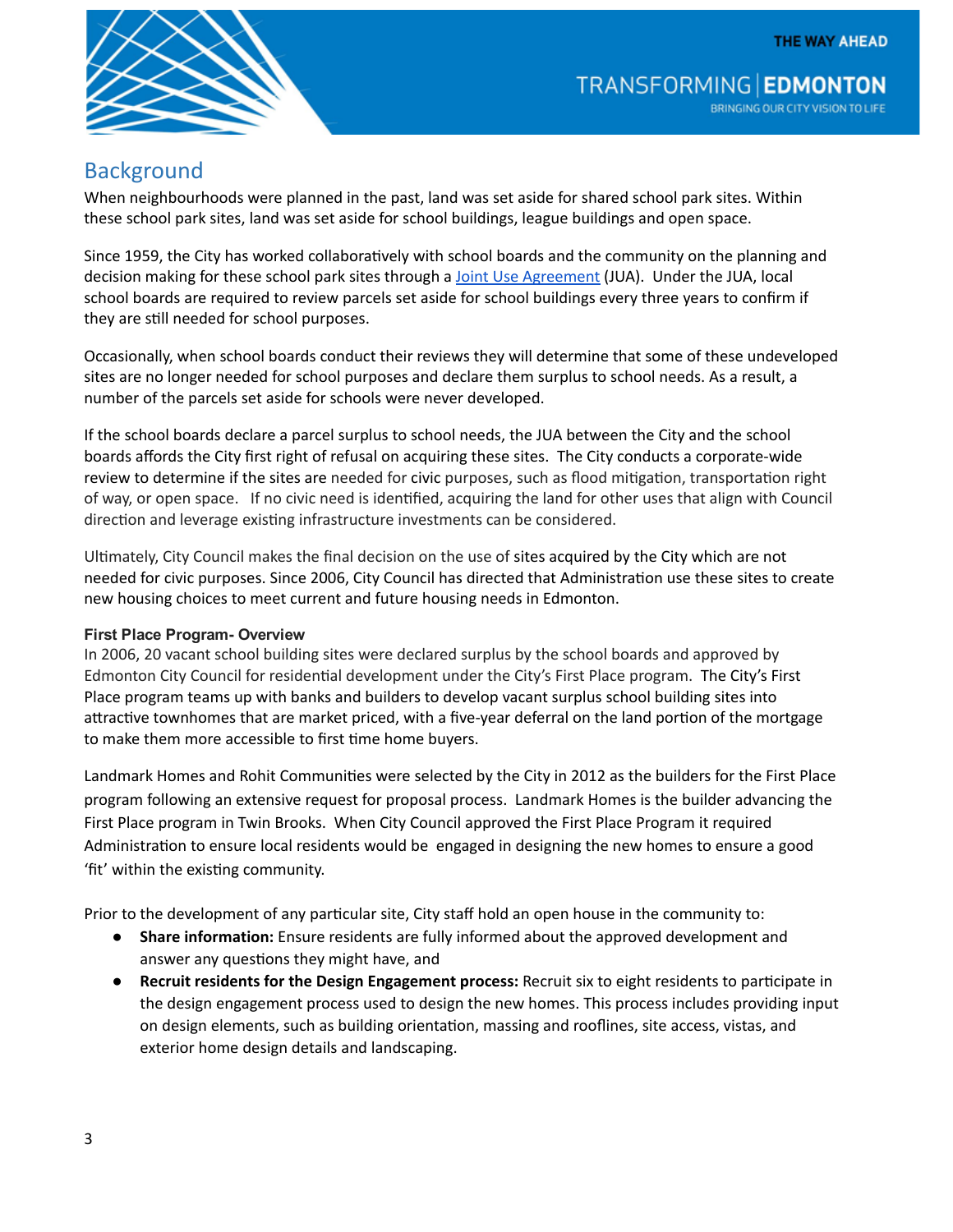

**TRANSFORMING EDMONTON** BRINGING OUR CITY VISION TO LIFE

## Twin Brooks First Place Program Site ‐ Open House

The City hosted an open house on Saturday, December 3rd, 2016 from 11 AM to 3 PM at the George P. Nicholson school to allow residents an opportunity to learn more about the First Place development occurring in Twin Brooks.

A number of avenues were used to promote the open house to Twin Brooks residents, including:

- A mail drop sent out to area homes, including apartments and condos, via Canada Post two weeks in advance of the meeting
- Three temporary signs put up in the community
- Information on the City of Edmonton's website
- Informaĕon on the Community League's facebook page
- An email to community League board members
- An email to Twin Brooks residents who are members of the Edmonton Insight Community

Approximately 150 of the 6,250 Twin Brooks residents attended the December 3, 2016 open house or provided comments. Residents who were not able to attend the meeting, or who had further comments to add after the open house, were invited to access the information and provide comments and questions online. The online information was available from November 28, 2016 to December 10, 2016, and 19 residents chose to access the online resources.

The open house and online content focused on a number topics which were previously identified by the Twin Brooks Community League, including the:

- First Place Program
- Design Engagement process (information and sign-up)
- New home builder- Landmark Homes
- Traffic and transportation planning
- Property values
- Parkland and open space

City of Edmonton staff were on hand at the open house to engage with residents and answer questions around these topic areas.

## Comments and Details by Topic Area

Based on resident feedback from the open house and online survey tool, a number of themes emerged both in support of the program, and concerns with the program. These include:

- Fundamental belief that everyone should have access and the right to a good home.
- Attracting young families to the community.
- Concern that the development will impact traffic (ex. An increase in traffic on already busy roads, particularly on 12<sup>th</sup> avenue).
- Concerns with the prior Council approval process (feeling the development is being imposed on residents).
- Concern about the building site location.
- Loss of green space and soccer fields.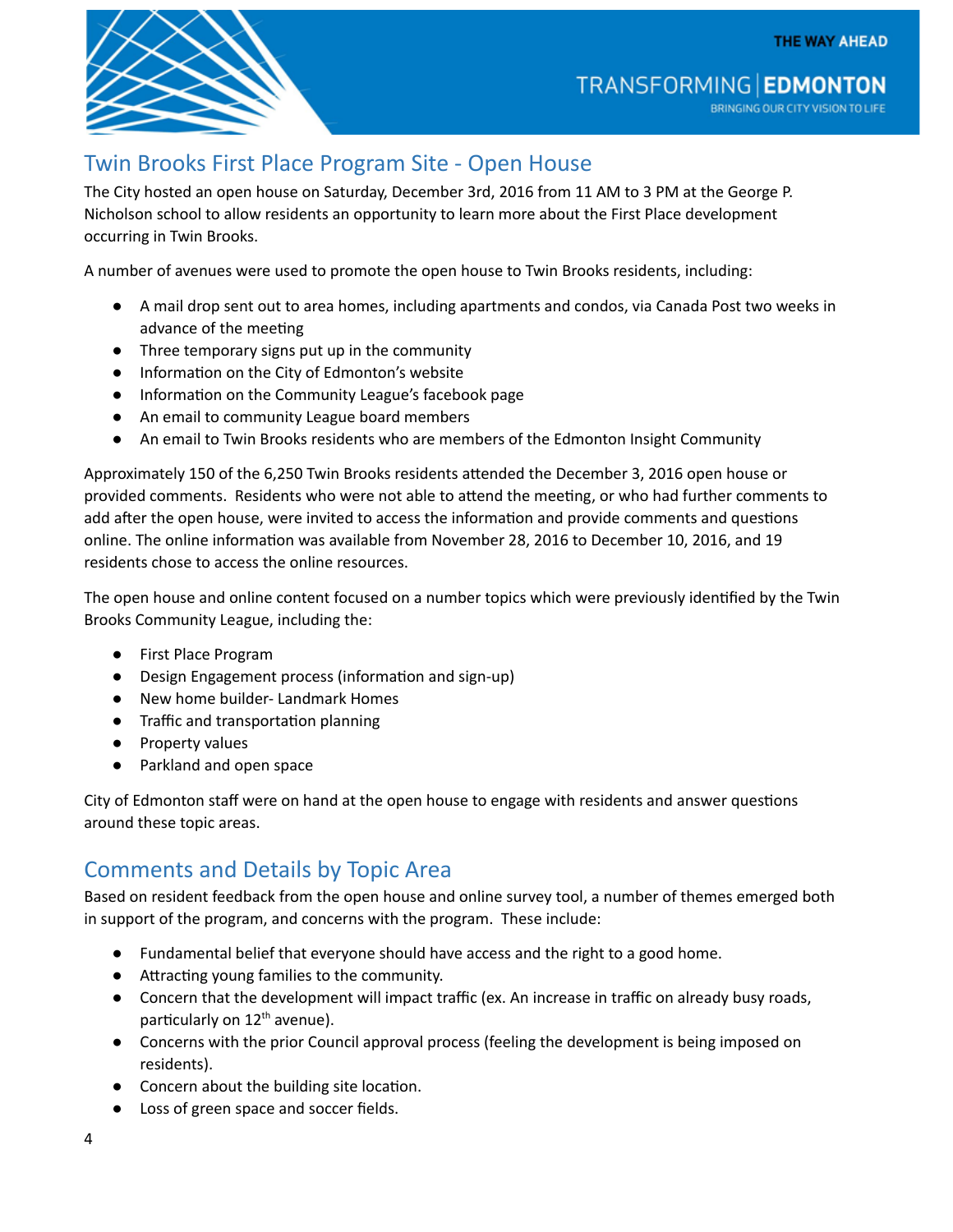

Post-construction safety around the building site, particularly for children going to and from school in the community.

The following section of this document shares the comments related to each of the topic areas focused on at the open house and in the online survey.

#### First Place Program

Twin Brooks residents shared the following comments related to the First Place Program.

- Some residents questioned whether or not there is the same need for housing in the city as in 2006, since the economic situation has changed since that time.
- There are perceptions that infill is a good thing for the city, and that choices for housing are important to suit the needs of a variety of citizens. However, many residents returned to what they feel is fundamentally unjust: that they believe the Municipal Government Act (MGA) was circumvented; that they were not adequately consulted and that a proper process was not followed.
- There are some perspectives that the pricing isn't sufficiently attractive to young people. However, there were also individuals who expressed interest in buying one of the town houses or assisting their children in purchasing a home.
- Some residents expressed concerns regarding the location of the development; some parents in the community pointed out that the development will block their view of their children playing in the park from 12<sup>th</sup> avenue.
- There are concerns that the First Place development would change the character of the neighbourhood.

| <b>Questions</b> |                                                                                          | <b>Answers</b>                                                                                                                                                                                                                                               |
|------------------|------------------------------------------------------------------------------------------|--------------------------------------------------------------------------------------------------------------------------------------------------------------------------------------------------------------------------------------------------------------|
| 1.               | Why was the engagement plan for 2017 moved to 2016?                                      | Interest expressed by the community league prompted<br>Administration to hold the community open house in<br>2016. The design engagement process will begin with<br>Twin Brooks residents in 2017.                                                           |
| 2.               | Why was the Municipal Government Act (MGA) changed<br>to go ahead with this development? | The MGA was not changed. The Province provided an<br>exemption to allow City Council to approve the<br>development without a public hearing, and to use sale<br>proceeds from the program to support affordable<br>housing development in other communities. |
| 3.               | Is there still a need for First Place housing, given the<br>economic downturn?           | Yes, the need to help recent graduates and young<br>families enter the housing market still exists and<br>demand for the program is still strong.                                                                                                            |
|                  | 4. How does the mortgage work?                                                           | New home buyers approach local banks to qualify for<br>mortgage financing required to purchase their first<br>home.                                                                                                                                          |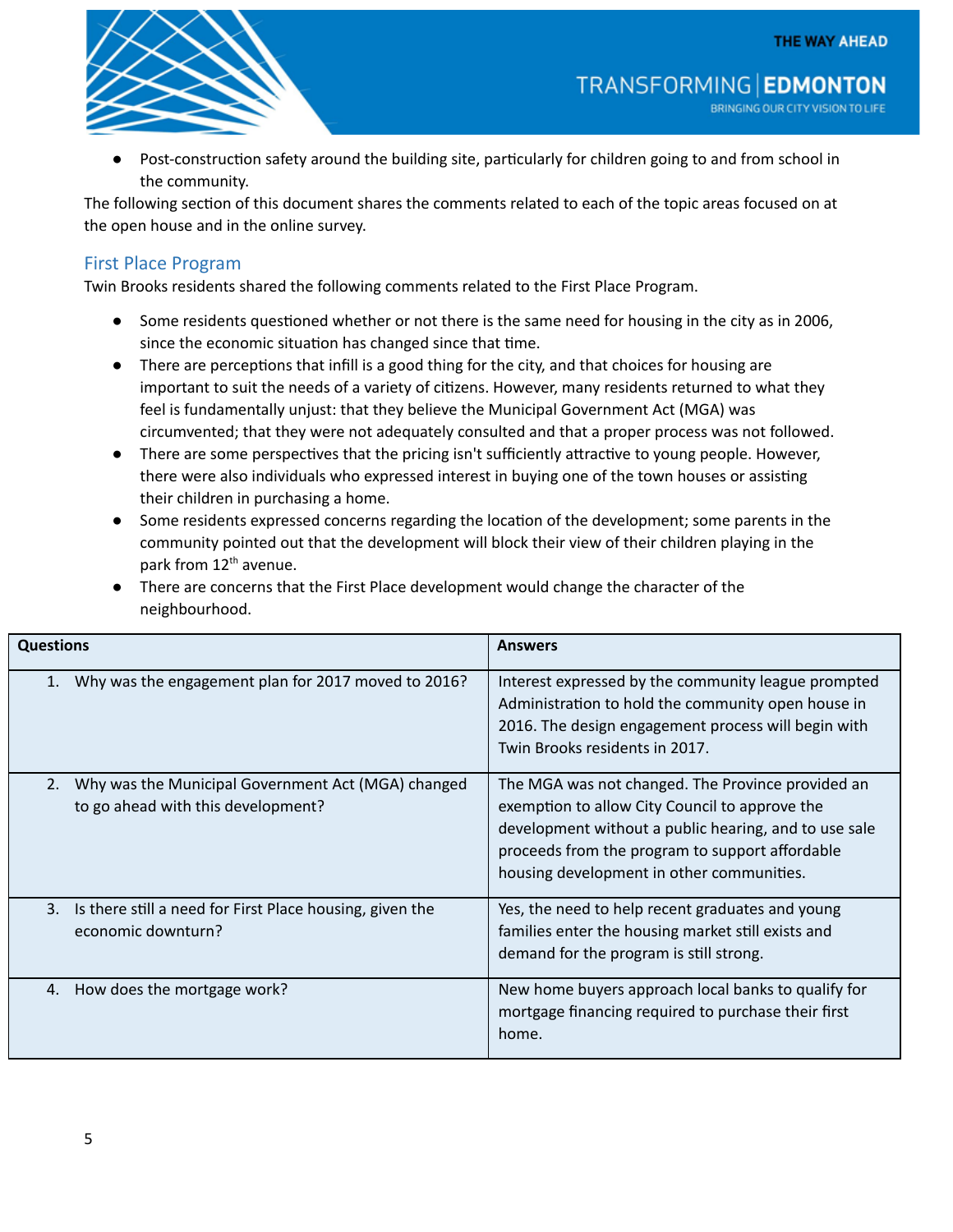

TRANSFORMING | EDMONTON

| How does the land deferral process work?<br>5.                                                      | New home buyers are qualified for mortgages by local<br>banks and pay the land costs to the City at the end of<br>the five year deferral period.                                                                                                                                                                      |
|-----------------------------------------------------------------------------------------------------|-----------------------------------------------------------------------------------------------------------------------------------------------------------------------------------------------------------------------------------------------------------------------------------------------------------------------|
| What precautions are put in place to ensure this doesn't<br>6.<br>become a rental complex?          | The sales agreement requires new home owners to<br>occupy the new home. This requirement continues<br>through the five year deferral period, after which the<br>homeowners have the same property rights as other<br>homeowners in Twin Brooks.                                                                       |
| 7. Who is financing this?                                                                           | The new home builder and buyers finance the<br>development.                                                                                                                                                                                                                                                           |
| Who decided on the price of the units?<br>8.                                                        | New home prices are determined by the new home<br>builder (Landmark Communities).                                                                                                                                                                                                                                     |
| How can I apply for the program?<br>9.                                                              | Residents interested in purchasing one of the town<br>houses can contact Heather Vear by email<br>(heatherv@landmarkgroup.ca) or by phone<br>$(780 - 702 - 8344)$                                                                                                                                                     |
| 10. What kind of people are buying First Place units? Families<br>with children?                    | Recent sales show that new homebuyers are a diverse<br>group, with about half of buyers being couples and the<br>remainder being single. In addition, the majority of<br>buyers are currently living within a few kilometres of the<br>building site.                                                                 |
| 11. Is there a concern that people will buy and then flip their<br>home for a profit?               | Our experience with development on other building<br>sites located across the City is that the majority of<br>buyers stay in their home beyond five years. Buyers<br>must occupy the home they own, and during the<br>deferral period families interested in leaving the<br>program must seek approval from the City. |
| 12. So far have you had any problems with people paying<br>their mortgages?                         | There have been no mortgage defaults associated with<br>the program since sales began in 2007/8.                                                                                                                                                                                                                      |
| 13. What is the history of the site chosen for the<br>development? Was it the original school site? | All First Place Program building sites were originally<br>assembled for future school development and later<br>declared surplus by school boards. The City has<br>retained all planned open space adjacent to the surplus<br>building site.                                                                           |
| 14. Why can't we say where we want the site?                                                        | The building site is located where there is safe access,<br>next to transit stops and adjacent to underground<br>infrastructure necessary to support the development.                                                                                                                                                 |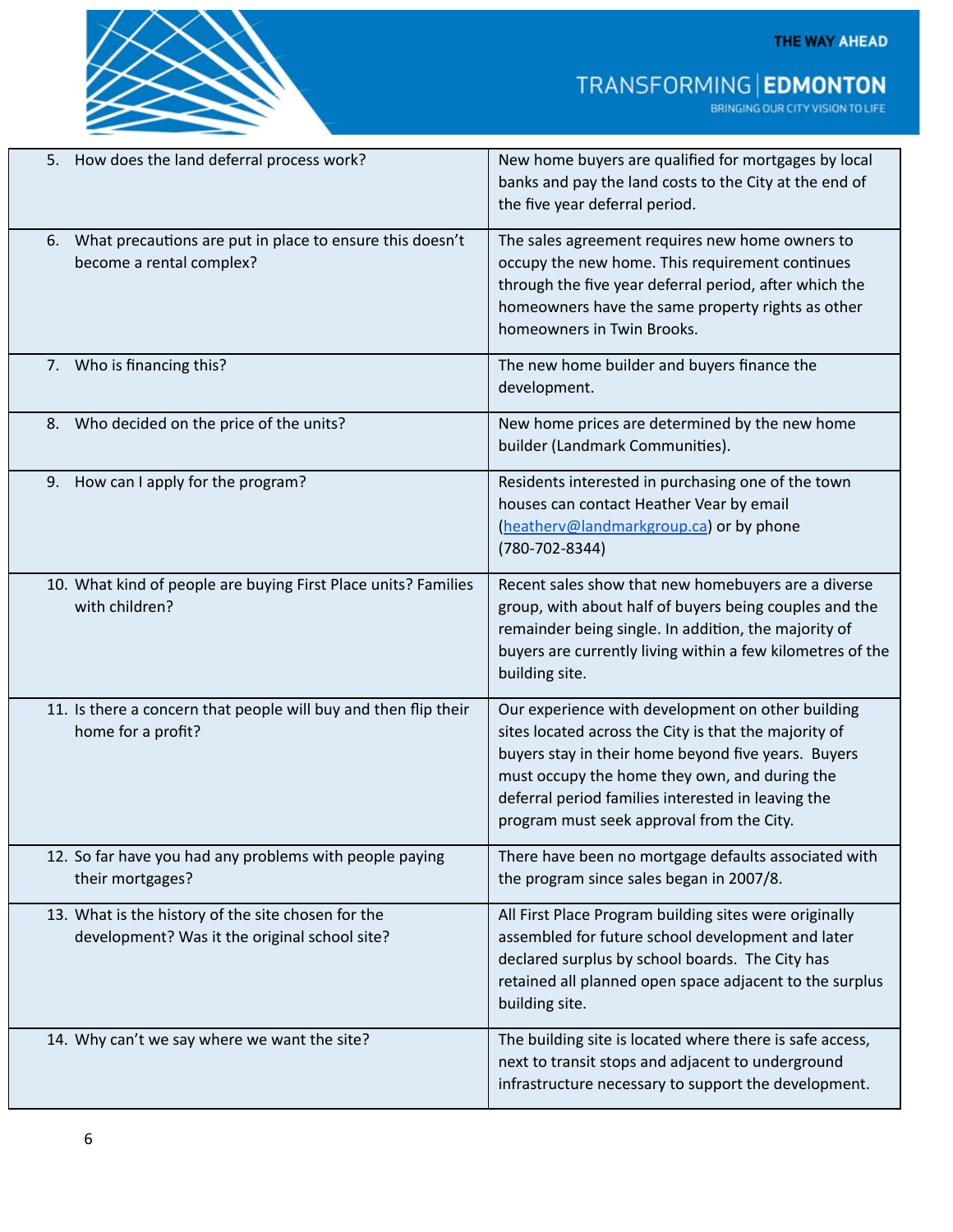

# TRANSFORMING | EDMONTON

| 15. Will the site be expanded?                                                                   | No. The building site is a separate parcel and adjacent<br>land will be rezoned to support school and open space<br>uses as approved in the neighbourhood plan.                                                                                                                                                                              |
|--------------------------------------------------------------------------------------------------|----------------------------------------------------------------------------------------------------------------------------------------------------------------------------------------------------------------------------------------------------------------------------------------------------------------------------------------------|
| 16. Is the same developer used for all First Place<br>developments?                              | There are two new home builders for all First Place<br>Program building sites (Landmark Homes and Rohit<br>Communities), which were selected in 2012 following an<br>extensive request for proposal process. Landmark<br>Homes has been selected to develop Twin Brooks First<br>Place site.                                                 |
| 17. Is the City giving away the land?                                                            | No. Land for the approved First Place program is sold to<br>new home buyers at market value.                                                                                                                                                                                                                                                 |
| 18. How big is the homestead site and how is it avoided for in<br>planning?                      | The homestead site is located west of the school and is<br>about 0.5Ha. The approved First Place site is at least 350<br>ft away from the Homestead site.                                                                                                                                                                                    |
| 19. How does the original concept plan for Twin Brooks (NASP<br>1989) fit with the current plan? | The original NASP approved in 1982 (Bylaw 6259)<br>projected a population of 9,064. Subsequent plan<br>amendments raised and lowered this number resulting<br>in a plan proposing 9,570 in 2013 (Bylaw 16502).<br>Amendments respecting surplus schools sites included<br>text indicating the statistics were not revised at those<br>times. |
|                                                                                                  | 1982: Was two neighbourhoods each with their own<br>school/park site                                                                                                                                                                                                                                                                         |
|                                                                                                  | 2013: One neighbourhood with one school/park site. 4<br>areas were added to the neighbourhood over time<br>(west of 119 St, south with release of ring road surplus<br>lands, sw with a condo project and a multi-family site)                                                                                                               |
| 20. What are the qualifications for the First Time<br>homebuyers?                                | Qualification requirements are available on the City's<br>First Place program website.                                                                                                                                                                                                                                                       |
| 21. How do we access the studies that have been done on<br>traffic and drainage, for example?    | Appropriate technical studies are completed as required<br>to ensure proper engineering design for the<br>development. Due to the proprietary and technical<br>nature of these reports, please address specific requests<br>to the City at firstplace@edmonton.ca and to the new<br>new home builder at Davidc@landmarkgroup.ca.             |

 $\overline{\phantom{a}}$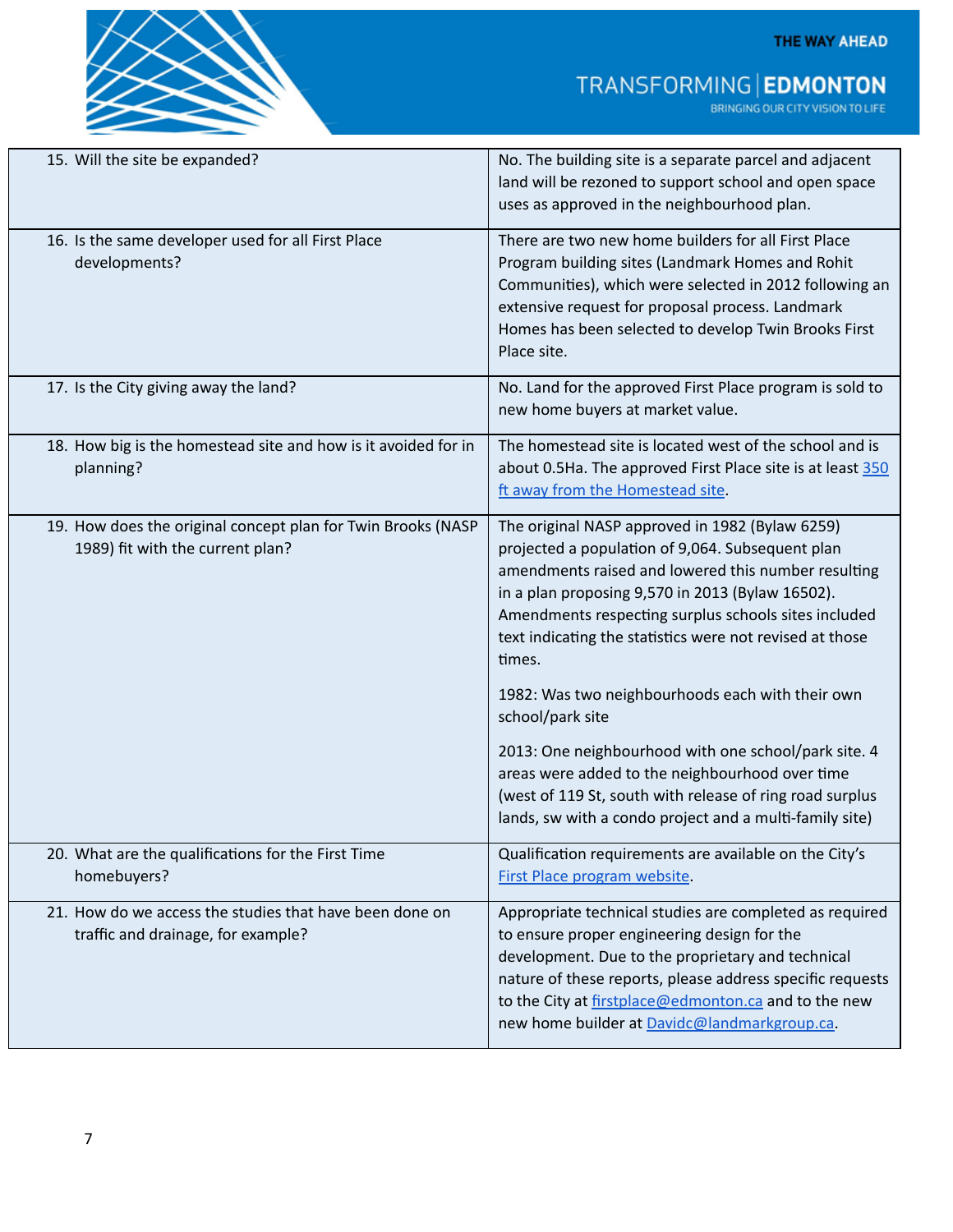BRINGING OUR CITY VISION TO LIFE



22. How can we stop this? All required Council approvals supporting development are in place. Development is proceeding as directed by Council.

**TRANSFORMING EDMONTON** 

#### Design Engagement (information and sign up)

There are perspectives that the design engagement process would not affect more than the cosmetic aspects of the development and that the design engagement is not an adequate alternative to the genuine community engagement that should have taken place earlier. However, there are other residents who were enthusiastic at the prospect of becoming involved in the design process, expressing interest in both the interior and exterior design of the development and wanting to ensure the building materials selected fit with the look and feel of a community that is 20 to 30 years old.

#### New Home Builder- Landmark Communities

Some of the views expressed include:

- Landscaping: Landscaping in front of the homes will be critical.
- Unit turn-over: ensuring that the condo board properly manages the units.
- Purchase price: The cost is actually too high for many young buyers.
- Land Price and Beneficiary: Some residents expressed the view that the City did not have to pay for the land, but the developer is now making money from that land, which ultimately should belong to the community.

| <b>Questions</b>                                                   | <b>Answers</b>                                                                                                                                                                                                                                                                               |
|--------------------------------------------------------------------|----------------------------------------------------------------------------------------------------------------------------------------------------------------------------------------------------------------------------------------------------------------------------------------------|
| 23. What does each unit cost?                                      | Home costs are determined by the new home builder<br>and market conditions and are influenced by the design<br>engagement process. At present, similar homes in<br>Bearspaw and Kirkness are selling at around \$300,000,<br>including the land value but excluding applicable taxes.        |
| 24. How many units will there be?                                  | The exact number of homes to be built will not be<br>known until the design engagement process is<br>complete. The builder estimates the site would support<br>between 35-40 homes.<br>The maximum number of homes allowed under the<br>current zoning for the approved building site is 43. |
| 25. Who finances this?                                             | The builders finance new home construction costs and<br>buyers finance the land acquisition costs                                                                                                                                                                                            |
| 26. Is there proper access for people with mobility<br>challenges? | No, due to grading and site challenges and the<br>development form allowed, there is no proper access<br>designed for people with mobility challenges for this<br>type of development. There are other development                                                                           |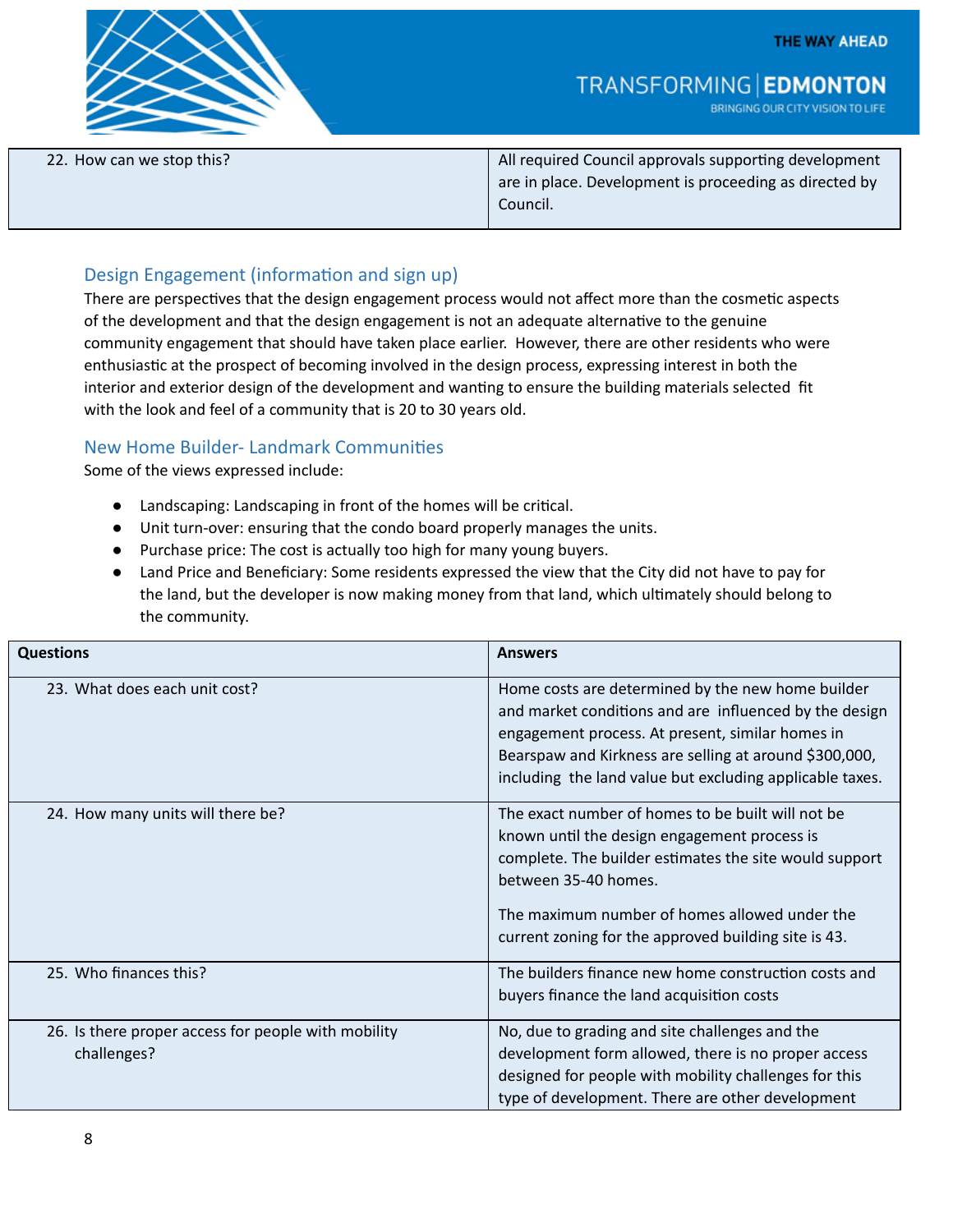

## TRANSFORMING | EDMONTON

BRINGING OUR CITY VISION TO LIFE

|                                                                                    | types other than First Place developments that may<br>offer the proper product type and accessibility for<br>mobility challenged people.                                                                                                                                                                                                                                                                                                                                                                                                                                 |
|------------------------------------------------------------------------------------|--------------------------------------------------------------------------------------------------------------------------------------------------------------------------------------------------------------------------------------------------------------------------------------------------------------------------------------------------------------------------------------------------------------------------------------------------------------------------------------------------------------------------------------------------------------------------|
| 27. Does an 18 foot width allow for a double garage?                               | The builder has confirmed that an 18 foot width on<br>drive under homes will support a double garage.                                                                                                                                                                                                                                                                                                                                                                                                                                                                    |
| 28. When does construction begin?                                                  | Construction cannot begin until the design engagement<br>process is complete and development permit approval<br>has been provided. The tentative construction start date<br>is currently 2018.                                                                                                                                                                                                                                                                                                                                                                           |
| 29. Can the City and the developer work together to ensure<br>quality landscaping? | Quality and fit of the development in the community<br>are important. The developer is required to work with<br>residents through the design engagement process to<br>ensure that issues such as building site landscaping<br>details are addressed.                                                                                                                                                                                                                                                                                                                     |
| 30. Where will the garbage facilities be?                                          | This detail is determined through the design<br>engagement process                                                                                                                                                                                                                                                                                                                                                                                                                                                                                                       |
| 31. What will be done to ensure kids' safety?                                      | A safety plan will be prepared by the builder and shared<br>with the school principal for review and comment<br>before construction begins. This plan will indicate the<br>construction boundary and entrance, along with muster<br>points, nearby fire hydrants, bus stop, walkways, etc.<br>The construction site will be fully fenced and the<br>entrance gate locked overnight. In addition, the new<br>home builder will work to minimize the hauling of<br>materials from the building site off site as a means to<br>mitigate risks associated with construction. |

## Traffic and Transportation Planning

**Traffic** 

- Some residents suggest that  $12<sup>th</sup>$  Avenue is already a busy street, with a curve that creates a perceived issue with sight lines. Many residents also talked about possible safety concerns related to children walking to school past the entrance to the development just as the new residents are leaving for work.
- **•** Residents also took the opportunity to advocate for a connection to  $23^{rd}$  avenue from the Twin Brooks neighbourhood, in an effort to increase accessibility in and out of the neighbourhood during peak times.
- Some residents expressed concern about increased traffic on 111 street, which some residents perceive to have high traffic volume.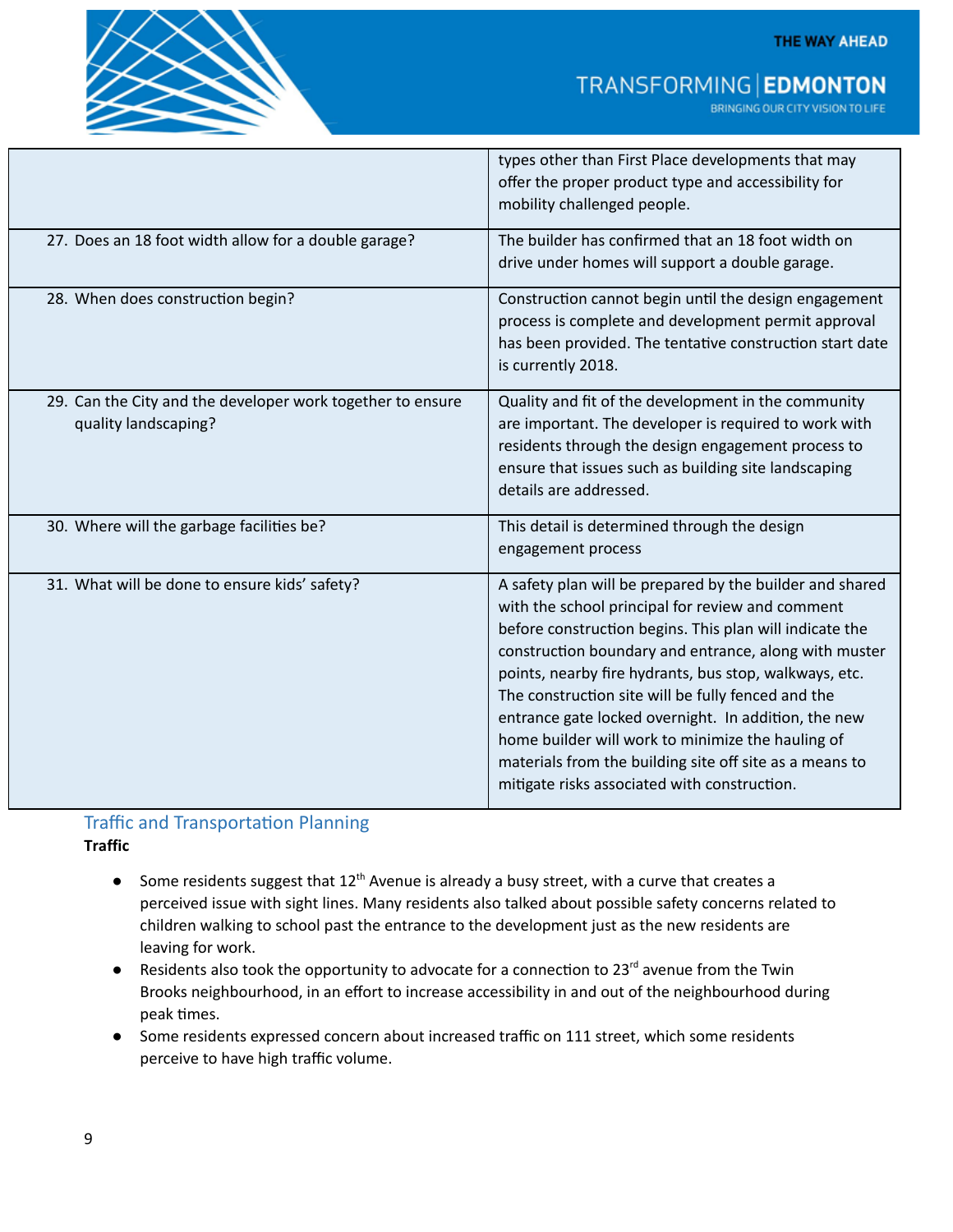

#### Parking

While acknowledging that parking will be included in the First Place program development for both residents and their visitors, some residents are concerned that there will still be an increase in the number of cars parked along 12<sup>th</sup> Avenue. Residents expressed concern that this would affect traffic and reduce parking places available for the soccer fields. The suggestion was made that parking on 12<sup>th</sup> Avenue should be limited to two hours.

| <b>Questions</b>                                                                                                 | <b>Answers</b>                                                                                                                                                                                                                                                                                                                                 |
|------------------------------------------------------------------------------------------------------------------|------------------------------------------------------------------------------------------------------------------------------------------------------------------------------------------------------------------------------------------------------------------------------------------------------------------------------------------------|
| 32. Could there be a crossing light to the trail in the park?                                                    | A traffic study is being prepared. The opportunity for<br>adding a crossing light at this location will be reviewed<br>based on the traffic study.                                                                                                                                                                                             |
| 33. Could there be a parking ban on 12 Avenue at certain<br>hours?                                               | Traffic Operation has reviewed the existing traffic flows<br>at this locatios and confirmed there is no plan to place a<br>parking ban on 12 Avenue.                                                                                                                                                                                           |
| 34. Could we look at extending the school zone speed limit?                                                      | The school zones and areas are established based on<br>the Alberta Infrastructure and Transportation -<br>Guidelines for School and Playground Zones and Areas.<br>The opportunity for extending the school zone will be<br>reviewed if there are changes to the school site (i.e.<br>expanding the existing school site).                     |
| 35. Could there be a pedestrian flasher at the site access?                                                      | A traffic study is being prepared. Traffic Operation will<br>review the opportunity for adding a pedestrian flasher<br>at the site access based on the traffic study.                                                                                                                                                                          |
| 36. Where will the parking be? And what kind of parking will<br>it be?                                           | Parking for all new home buyers and visitors will be<br>provided within the building site as required by the<br>current site zoning.                                                                                                                                                                                                           |
| 37. Can the parking area for the Community League be<br>expanded to accommodate demand for on-street<br>parking? | Parking for the First Place development will be provided<br>within the building site. If the Community League<br>wishes to provide more parking spaces for the sports<br>fields in the area, they may consult with Parks to see if<br>there is any opportunity for parking lot expansion.                                                      |
| 38. Can we have an LRT stop between 12 Avenue and 9<br>Avenue?                                                   | LRT Infrastructure Delivery is planning an LRT station<br>between 12 Avenue and 9 Avenue on the west side of<br>111 Street. Over the course of 2017/2018, the LRT<br>group will be updating the preliminary engineering and<br>will open the opportunity assessing whether or not the<br>Twin Brooks Station will be included in the long term |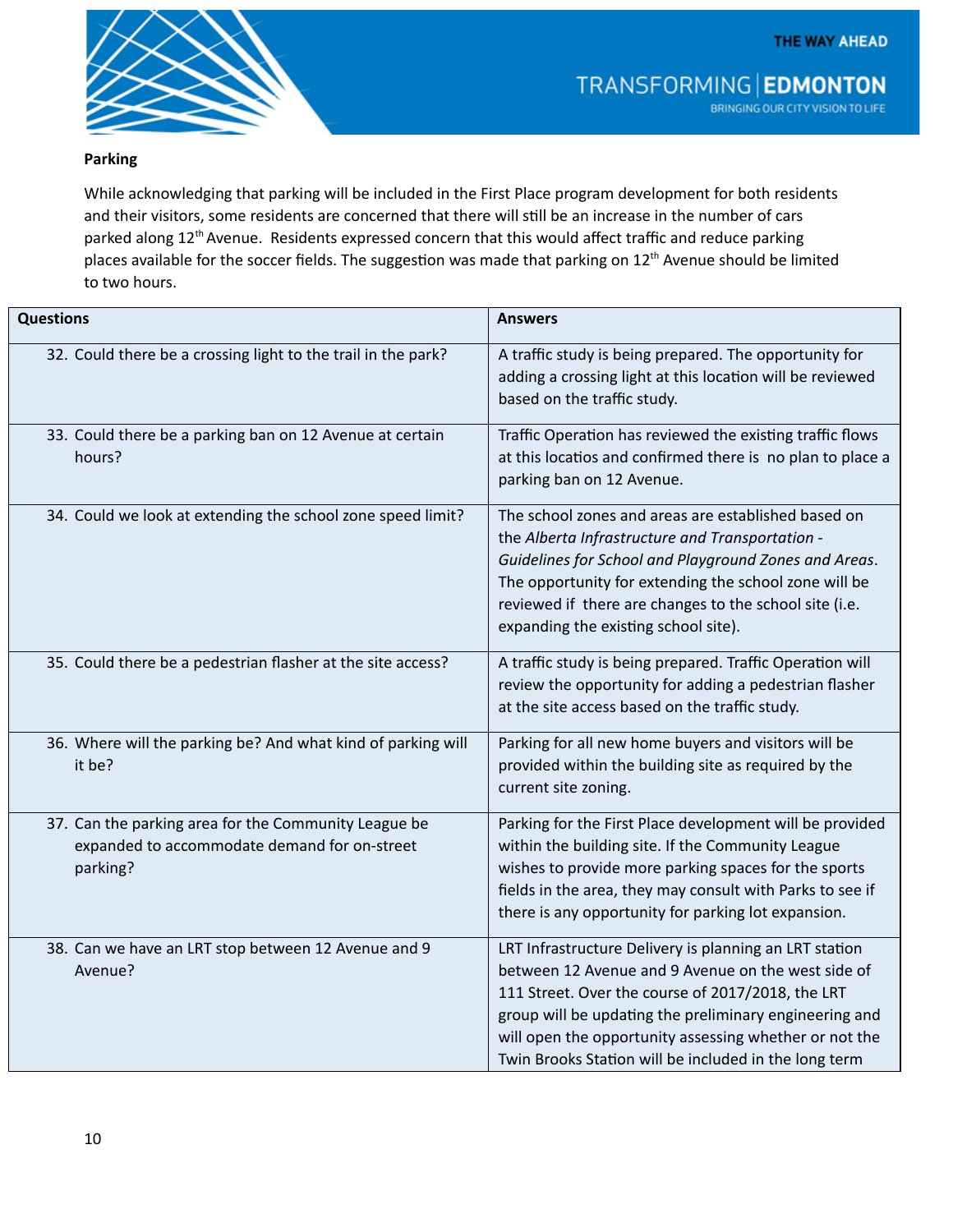

TRANSFORMING | EDMONTON

BRINGING OUR CITY VISION TO LIFE

|                                                      | plans or not. Public consultation will take place to<br>support the decision making process at that time.                                                         |
|------------------------------------------------------|-------------------------------------------------------------------------------------------------------------------------------------------------------------------|
| 39. Can we have a bridge on 119 Street to 23 Avenue? | The Twin Brooks community lobbied City Council to<br>eliminate the planned bridge on 119 Street. This<br>planned crossing was eliminated by City council in 2011. |

#### Property Values

The effect of the development on house prices in Twin Brooks was a concern for some residents.

#### Parkland and open space

Green space is important for many residents, and part of the reason why they enjoy living in Twin Brooks. Residents shared that the park on the site is used not just for sports fields. It is also used by both the YMCA childcare and the school as part of their programming, and is integral to a vibrant community and resident's lifestyle.In addition to concerns about losing existing, temporary sports fields to the development, some residents suggested that other parts of the park would be a better location for the First Place Program. For example, residents indicated the south soccer and ball diamonds are less well used.

Residents expressed concerns about the size of the fields (too small), and the amount of time the soccer fields will be closed as new fields are phased in, and that the new fields will face east/west so players will be running into the sun.

Some residents would like to see the Parkland quantitative analysis, and a public consultation process for the park use. There were comments that the information presented was misleading, because the rink and community league were not marked. Residents were particularly concerned about the effect of the development on the remaining green space, particularly that it would be hidden by the development and that safety would therefore be an issue for children playing there on their own.

| <b>Questions</b>                                                                     | <b>Answers</b>                                                                                                                                                                                                                                                                        |
|--------------------------------------------------------------------------------------|---------------------------------------------------------------------------------------------------------------------------------------------------------------------------------------------------------------------------------------------------------------------------------------|
| 40. Was the District Park considered for this development?                           | City Council's direction was to develop the vacant<br>building site declared surplus by school boards. No<br>school board building sites were assembled on the<br>district park site.                                                                                                 |
| 41. How does the green space in Twin Brooks compare to that<br>of other communities? | Planned green space in Twin Brooks is comparable to<br>the communities that surround it. Planned space in<br>each community reflects the number of schools<br>planned for shared school/park sites in accordance with<br>the standards that existed when the sites were<br>assembled. |
| 42. How does our green space compare to other Canadian<br>cities?                    | Comparisons with other Canadian cities indicate that<br>Edmonton provides one of the highest per capita<br>amounts of green space in the country.                                                                                                                                     |